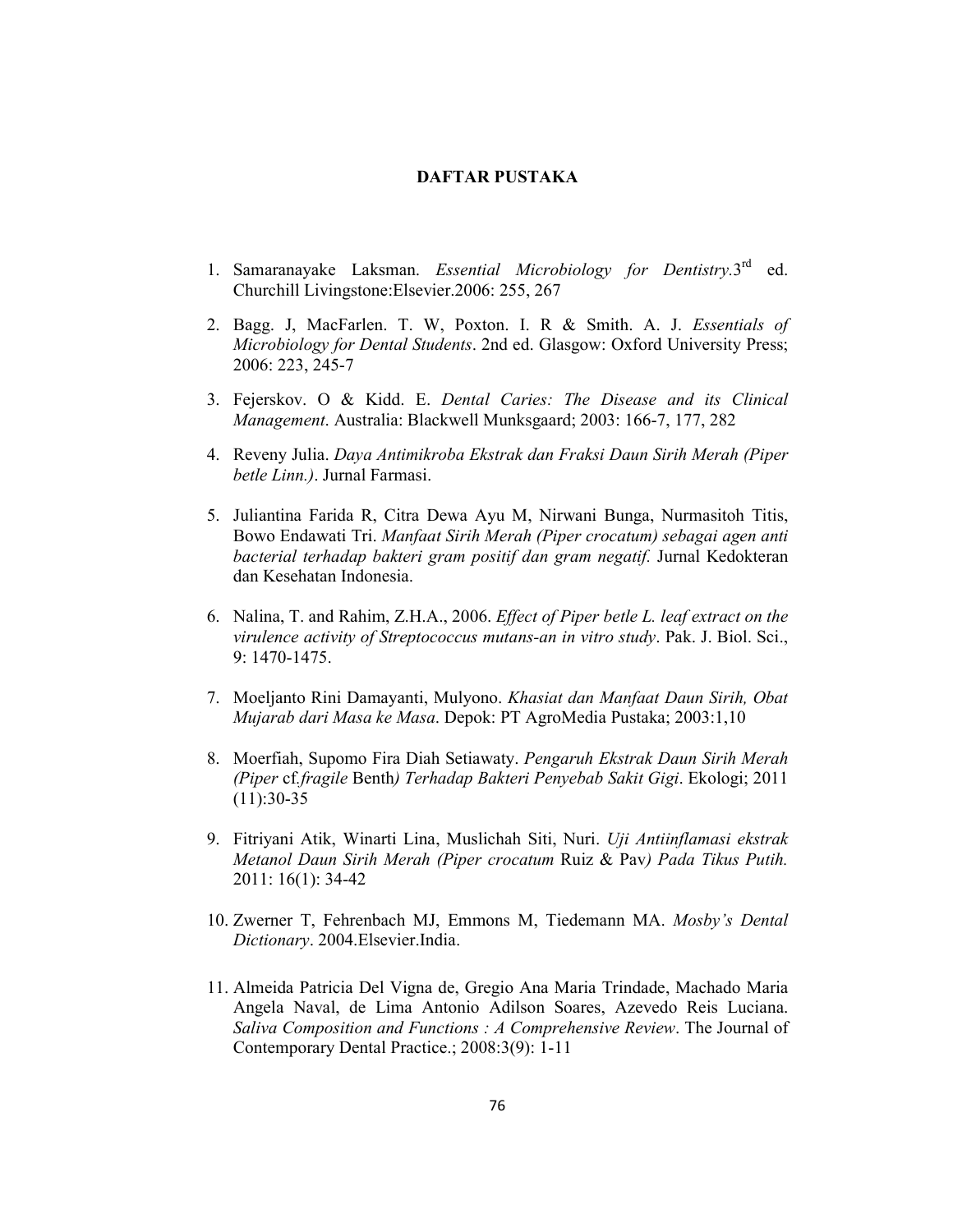- 12. Meyers N Eugine, Ferris Robert L. *Salivary Gland Disorders*. Springer. 2011:1-12
- 13. Snell Richard S. *Clinical Anatomy by Regions.* 8ed ed. Philadelphia:Lippincott Williams&Willkins. 2008: 787,789.
- 14. Khurana Indu. *Textbook of Medical Physiology*. India:Elsevier. 2006:591
- 15. Cawson. R. A & Odell. E. W. *Cawson's Essentials of Oral Pathology and Oral Medicine*. 8th ed. Philadelphia: Churchill Livingstone Elsevier; 2008: 42, 46-7.
- 16. Lamont Richard J. *Oral microbiology and immunology*. Unites States of America: ASM Press. 2006: 48-55,70,89
- 17. Arora. D. R & Arora. H. *Textbook of Microbiology for Dental Students*. 2nd ed. India: CBS; 2006: 415-9.
- 18. Socransky SS, Haffajee AD*. Dental biofilms; difficult therapeutics targets. Periodontology* 2000. 2002; 28:12-55
- 19. Marsh PD. *Dental Plaque as a microbial biofilm*. Caries Res. 2004;28(3): 204-211.
- 20. Marsh PD. *Role of the oral microbial in health*. Microb Ecol Health Dis. 2000;12(3):130-137
- 21. Wilson M. *Microbial Inhabitants of Humans Their Ecology and Role in*  Health and Disease. 1<sup>st</sup> ed. Cambridge, United Kingdom:Cambridge University Press, 2005.
- 22. Wilks M. *Backteria and early human development*. Early Hum Dev. 2004; 83(3):165-170.
- 23. Marsh Philip D. *Dental Plaque as a Biofilm: The Significance of pH in Health and Caries*. The Journal of Oral Microbiology; 2009: 2 (30): 76-84
- 24. Dorland W. A. N. 2002. *Kamus Kedokteran Dorland*. Terjemahan Huriawati Hartanto. Edisi pertama. Jakarta : EGC. Hal : 1815
- 25. Kukreja Bhavna Jha, Dodwad Vidya. *Herbal Mouthwashes A Gift of Nature.* International Journal of Pharma and Bio Sciences; 2012: 2(3) :46
- 26. Dalimartha Setiawan. *Atlas Tumbuhan Obat Indonesia*. 4<sup>th</sup> ed. Jakarta:Puspa Swara.2006:90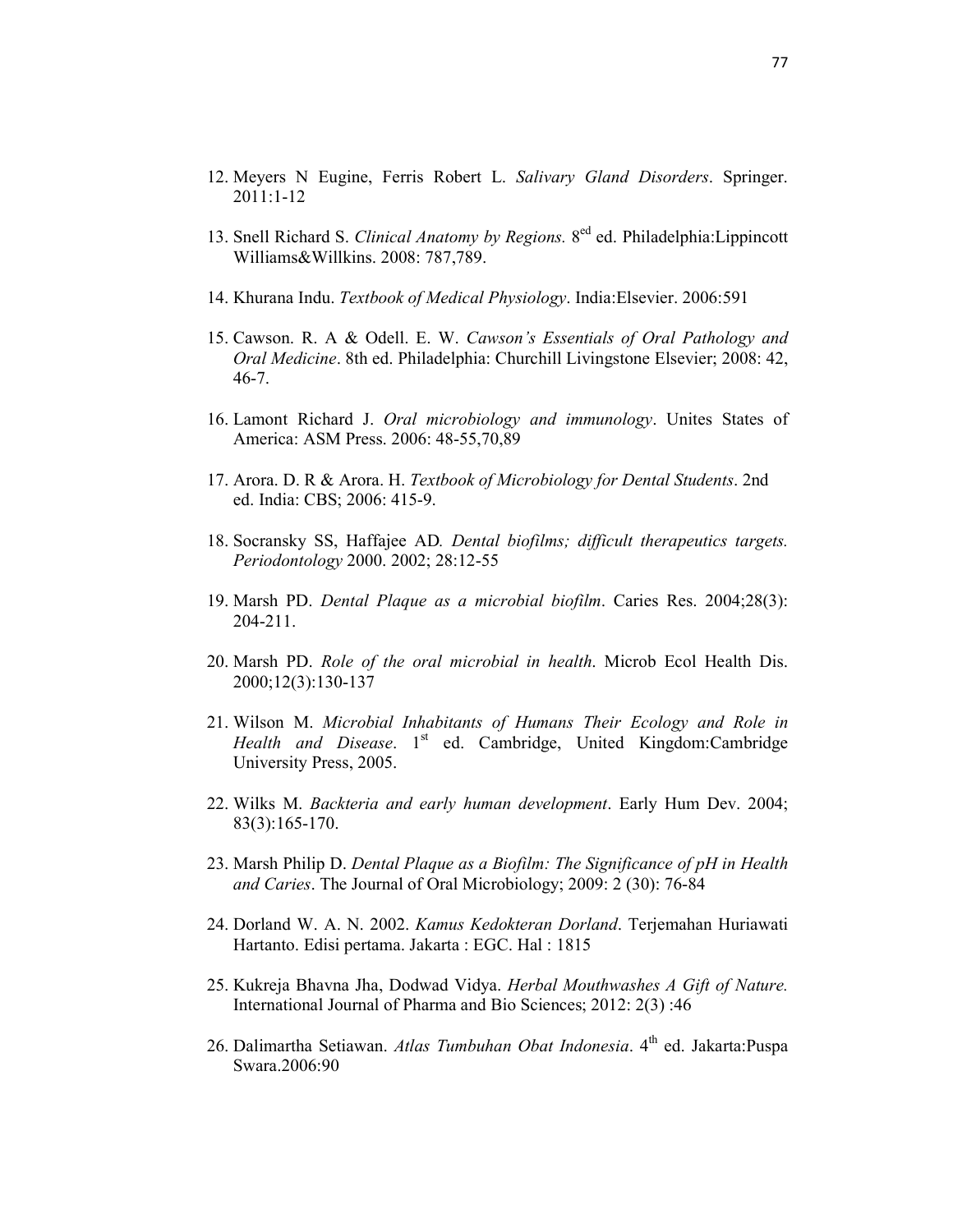- 27. Wedrhany Indri W, Marton Antoni, Setyorini. *Sirih Merah.* Yogyakarta. 2008:1-23
- 28. Manoi, F., 2007, *Sirih Merah Sebagai Tanaman Multi Fungsi.* Warta Puslitbangbun Vol.13 (2).
- 29. Backer, C.A., Den Brink van B.J.R., *Flora of Java*, Published under The auspices of the rijksherbarium. Leyden:1963:167.
- 30. Cowan, M.M. *Plant Products as Antimicrobial Agents, Clinical Microbiology Reviews.* 1999: 12(4) :564–82.
- 31. Harborne JB. 1987. *Metode Fitokimia*: *Penuntun cara modern menganalisis tumbuhan*. Ed II. Penerjemah; Padmawinata K dan Soediro J, Niksolihin editor. Bandung: ITB. Terjemahan dari: *Phytochemical methods.*
- 32. Cushnie Tim, Lamb J Andrew. *Antimicrobial activity of flavonoid.* International Journal of Antimicrobial Agents. 2005:26 :343-35
- 33. Robinson, T. *Kandungan Organik Tumbuhan Tingkat Tinggi*, ITB, Bandung; 1991 : 132-6
- 34. Akiyama, H Fujii, K Yamasaki, O Oono, T Iwatsuki. *Antibacterial Action of Several Tannins Agains Staphylococcus aureus*. Journal of Antimicrobial Chemotherapy. 2001*.* Vol. 48 : 487-91.
- 35. Ajizah, A. *Sensitivitas Salmonella Typhimurium Terhadap Ekstrak Daun Psidium Guajava L. Bioscientiae*. 2004: 1(1) : 31-8.
- 36. Masduki I. *Efek Antibakteri Ekstrak Biji Pinang (Areca catechu) terhadap S. aureus dan E. coli.* Cermin Dunia Kedokteran*.* 1996*.* 109 : 21-4.
- 37. Doss A, Mubarack Mohammed H, Dhanabalan R. *Antibacterial activity of tannins from leaces of Solanum trilobatum Linn*. Indian Journal of Science and Technology. 2009:2(2):41
- 38. Hagerman Ann, E. *Tannin Handbook*.2002. USA: Miami University
- 39. Parwata I.M.O.A. & Dewi P.F.S. *Isolasi Dan Uji Aktivitas Antibakteri Minyak atsiri Dari Rimpang Lengkuas (Alpinia Galanga L.)* Jurnal Kimia*;*  2008: 2 (2) : 100-4.
- 40. Nagori Kushargra, Singh Mukesh Kumar, Alexander Amit, Kumar Tekeshwar, Dewangan Dhansay, Badwaik Hemant, Tripathi D.K. *Piper betle*  L: *A review on tis ethnobotany, phytochemistry, pharmacological profile and*